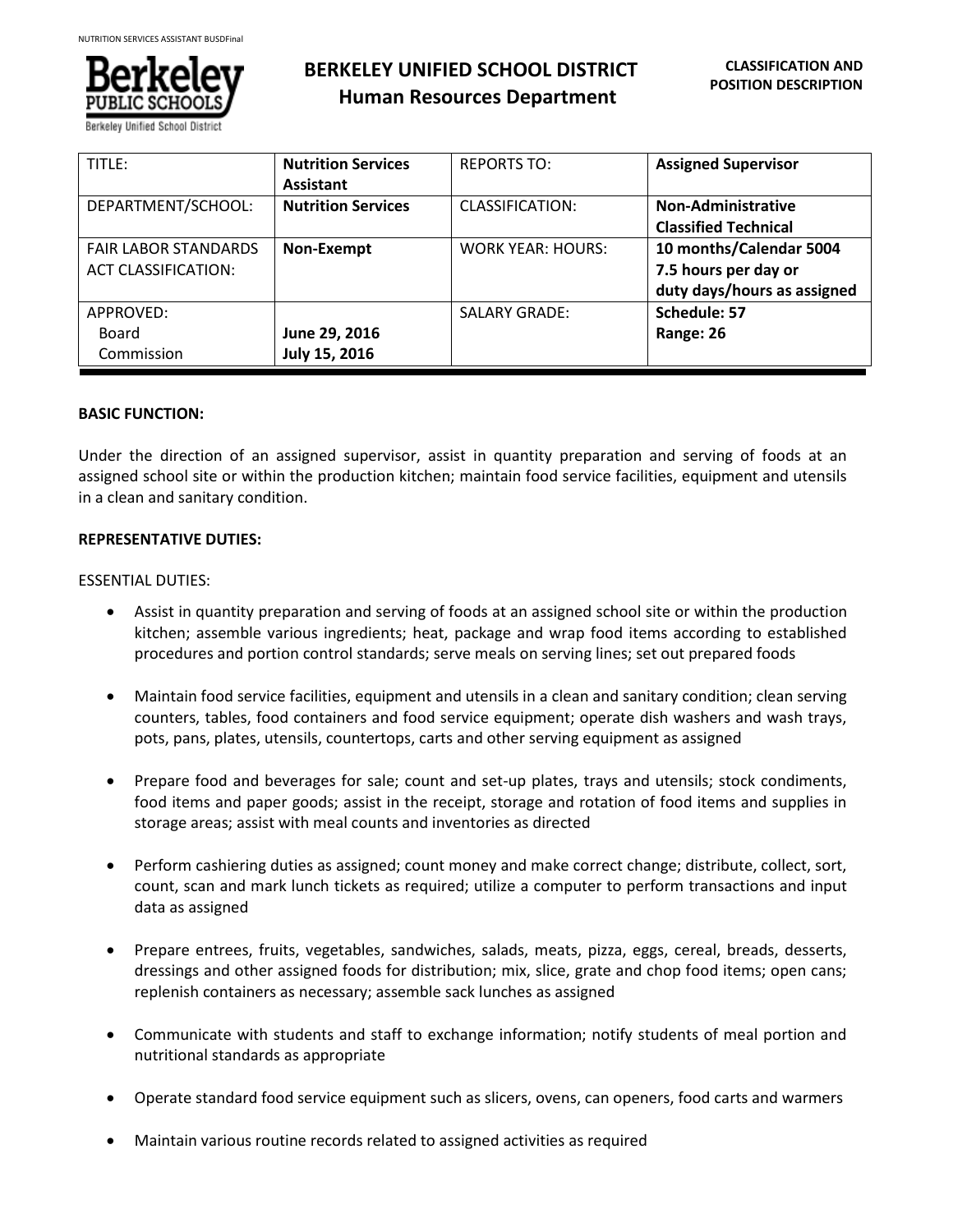# OTHER DUTIES: Perform related duties as assigned

## **KNOWLEDGE AND ABILITIES:**

## KNOWLEDGE OF:

Basic food preparation including washing, cutting and assembling food items and ingredients Sanitation and safety practices related to preparing, handling and serving food Standard kitchen equipment, utensils and measurements Oral and written communication skills Basic math and cashiering skills Proper lifting techniques Basic record-keeping techniques

#### ABILITY TO:

Assist in quantity preparation and serving of foods at an assigned school site Maintain food service facilities, equipment and utensils in a clean and sanitary condition Perform cashiering duties as assigned Learn to operate a computer as required Operate standard kitchen equipment safely and efficiently Follow health and sanitation requirements Wash, cut, slice, grate and assemble food items Communicate effectively both orally and in writing Work cooperatively with others Understand and follow oral and written instructions Make basic math computations Maintain routine records related to work performed

## **EDUCATION AND EXPERIENCE:**

Any combination equivalent to: sufficient training and experience to demonstrate the knowledge and abilities listed above and one year of experience in preparing or serving food in large quantities

## **LICENSES AND OTHER REQUIREMENTS:**

Positions in the class require ServSafe Certification to be obtained during the first 30 days of employment.

#### **WORKING CONDITIONS:**

ENVIRONMENT: Food service environment Subject to heat from ovens

PHYSICAL DEMANDS: Standing for extended periods of time Hearing and speaking to exchange information Lifting, carrying, pushing or pulling objects typically weighing up to 50 pounds and up to 60 pounds with assistance